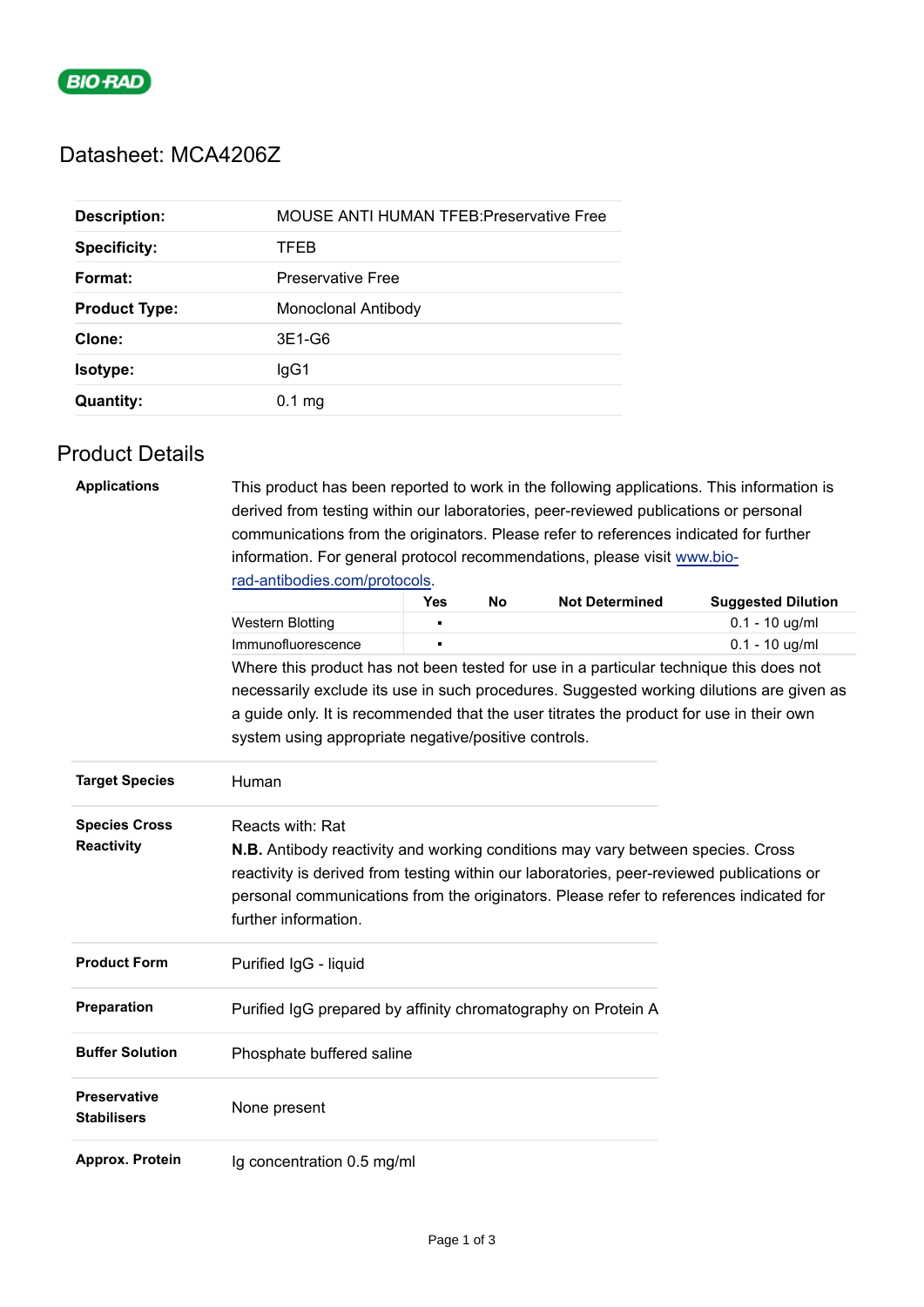### **Concentrations**

| Immunogen                               | Recombinant protein corresponding to aa 1-477 of human TFEB.                                                                                                                                                                                                                                                                                                                                                                                                                                                                                                                      |  |
|-----------------------------------------|-----------------------------------------------------------------------------------------------------------------------------------------------------------------------------------------------------------------------------------------------------------------------------------------------------------------------------------------------------------------------------------------------------------------------------------------------------------------------------------------------------------------------------------------------------------------------------------|--|
| <b>External Database</b><br>Links       | <b>UniProt:</b><br><b>Related reagents</b><br>P19484<br><b>Entrez Gene:</b><br><b>TFEB</b><br><b>Related reagents</b><br>7942                                                                                                                                                                                                                                                                                                                                                                                                                                                     |  |
| <b>Synonyms</b>                         | BHLHE35                                                                                                                                                                                                                                                                                                                                                                                                                                                                                                                                                                           |  |
| <b>RRID</b>                             | AB_2202836                                                                                                                                                                                                                                                                                                                                                                                                                                                                                                                                                                        |  |
| <b>Fusion Partners</b>                  | Spleen cells from BALB/c mice were fused with cells from the Sp2/0 myeloma cell line.                                                                                                                                                                                                                                                                                                                                                                                                                                                                                             |  |
| <b>Specificity</b>                      | Mouse anti Human TFEB antibody, clone 3E1-G6 recognizes human Transcription<br>factor EB, also known as TFEB or Class E basic helix-loop-helix protein 35. TFEB is a<br>476 amino acid ~50 kDa transcription factor binding to E-Box sequences.<br>Two isoforms of TFEB generated by alternative splicing have been described. Mouse anti<br>Human TFEB antibody, clone 3E1-G6 is expected to recognize the canonical isoform 1<br>but binding to isoform 2 which lacks part of the immunogen sequence used to generate<br>clone 3E1-G6 has not been evaluated (UniProt: P19484). |  |
| <b>Storage</b>                          | Store at -20°C only.<br>Storage in frost-free freezers is not recommended.<br>This product should be stored undiluted. Avoid repeated freezing and thawing as this may<br>denature the antibody. Should this product contain a precipitate we recommend<br>microcentrifugation before use.                                                                                                                                                                                                                                                                                        |  |
| <b>Guarantee</b>                        | 12 months from date of despatch                                                                                                                                                                                                                                                                                                                                                                                                                                                                                                                                                   |  |
| <b>Health And Safety</b><br>Information | Material Safety Datasheet documentation #10162 available at:<br>10162: https://www.bio-rad-antibodies.com/uploads/MSDS/10162.pdf                                                                                                                                                                                                                                                                                                                                                                                                                                                  |  |
| <b>Regulatory</b>                       | For research purposes only                                                                                                                                                                                                                                                                                                                                                                                                                                                                                                                                                        |  |

## Related Products

## **Recommended Secondary Antibodies**

| Goat Anti Mouse IgG IgA IgM (STAR87) Alk. Phos., HRP |                         |
|------------------------------------------------------|-------------------------|
| Goat Anti Mouse IgG (STAR77)                         | <b>HRP</b>              |
| Rabbit Anti Mouse IgG (STAR12)                       | <b>RPE</b>              |
| Rabbit Anti Mouse IgG (STAR8)                        | DyLight <sup>®800</sup> |
| Rabbit Anti Mouse IgG (STAR13)                       | <b>HRP</b>              |
| Goat Anti Mouse IgG (STAR76)                         | <b>RPE</b>              |